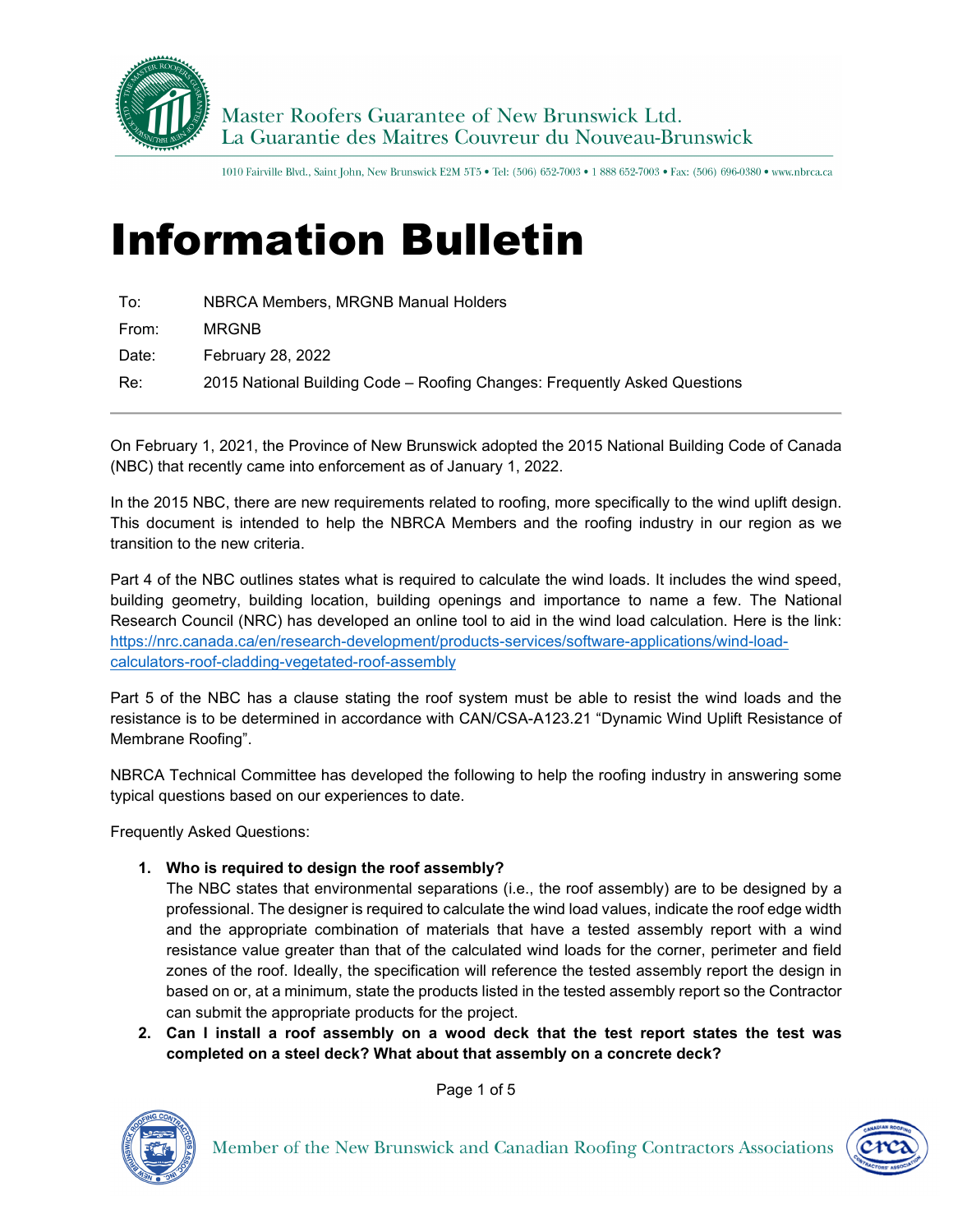

1010 Fairville Blvd., Saint John, New Brunswick E2M 5T5 . Tel: (506) 652-7003 . 1 888 652-7003 . Fax: (506) 696-0380 . www.nbrca.ca

There are some tested assemblies specific to wood deck. However, the roof assembly report may include statements in the "General Notes" section stating deck equivalencies from the tested assembly. Additionally, if designing or installing a mechanically attached system, there will be a "fastener measured pull out resistance" value to use for field testing.

- **3. Does my building need to meet the requirements of the National Energy Code for Buildings?** In New Brunswick, the 2011 National Energy Code for Buildings (NEBC) is the adopted code. The NECB applies to the design and construction of new buildings. The NBC applies to the design, construction and occupancy of all new buildings, and the alteration, reconstruction, demolition, removal, relocation and occupancy of all existing buildings.
- **4. Do I need to perform field fastener pull out testing on my project with a wood deck?** It depends on a few factors. On a new construction, if there is sufficient published data on the fasteners and roof deck type, you can reasonably state the roof system will withstand the wind loads based on the published data.

For reroof projects, prior to the tendering stage, the Owner should have field testing completed to determine the existing roof deck meets the equivalency requirement from the tested assembly. Testing should be carried out by a third party, such as the Quality Assurance Observers.

## **5. Do wind loads and roof zone areas change?**

Yes. Roof zones are dependant on both building height and width. High-rise buildings, typically, have increased corner zones compared to a low rise building. The wind loads on the building is dependant on the location, topography and use. The Wind RCI online tool will provide the dimensions for each calculation. Additionally, this illustration from the Roofing Contractors Association of British Columbia (RCABC) will help you understand the general expectation for the roof areas.



*Figure 1 - Typical Low-rise and High-rise depiction of wind load zones*

Page 2 of 5



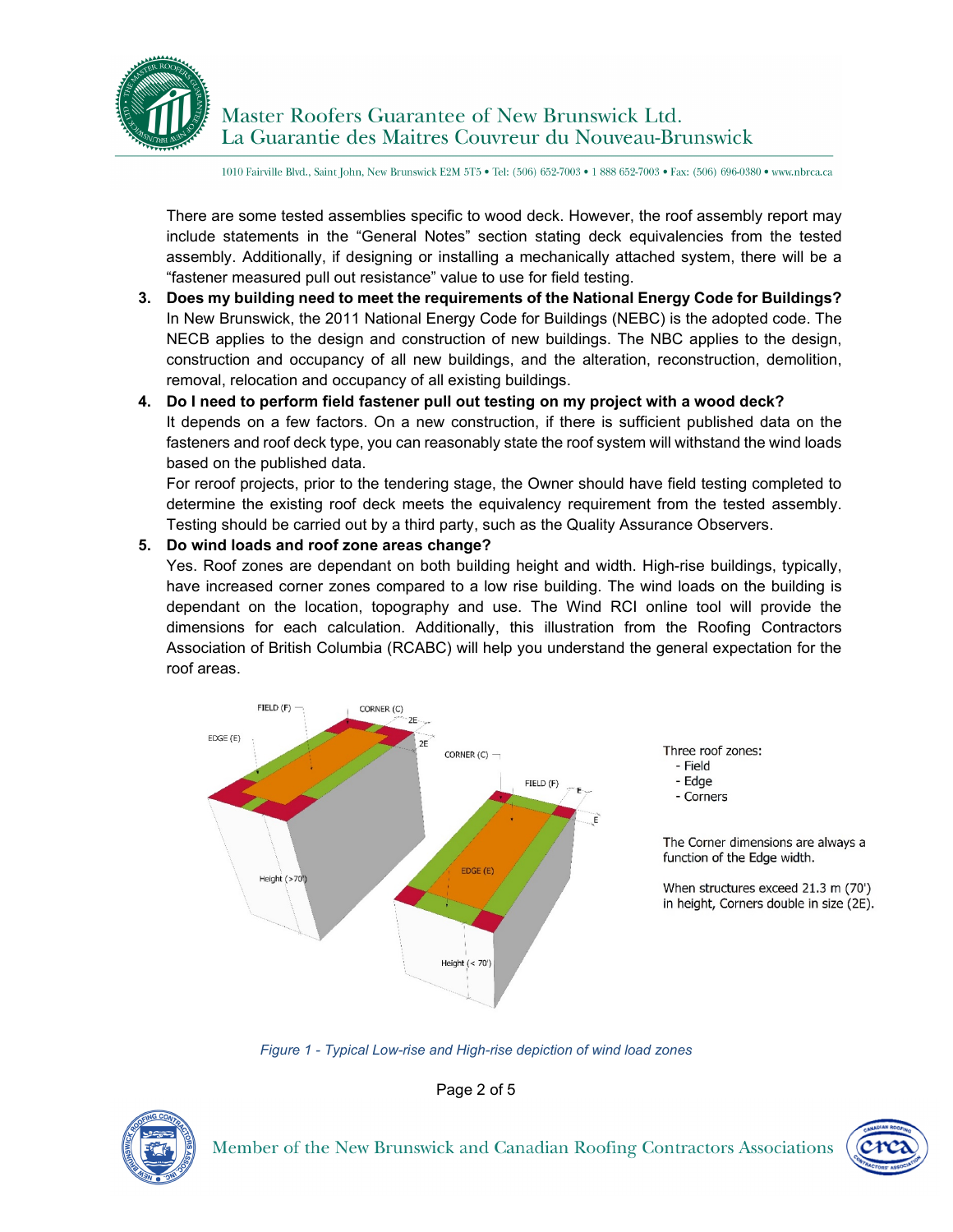

Master Roofers Guarantee of New Brunswick Ltd. La Guarantie des Maitres Couvreur du Nouveau-Brunswick

1010 Fairville Blvd., Saint John, New Brunswick E2M 5T5 . Tel: (506) 652-7003 . 1 888 652-7003 . Fax: (506) 696-0380 . www.nbrca.ca

**6. What securement rate do I use on material that extends between zones, such as insulation or gypsum board?**

Similar to previous best practices and design intents, it is recommended that the more stringent securement rate be used at the transition locations (i.e., corner to perimeter, perimeter to field), including securing the entire material piece with the same rate.

**7. How do I calculate the wind load for a building that isn't a simple rectangle or square?** The NBC states in Division B, Part 4.1.7 that the building is to be designed as if it were to experience the highest possible wind loads. For buildings that are not simple shapes or have corner areas that are not 90 degrees, the designer should consider the intent of the NBC wind load requirements, zone calculation and allow for accommodation for additional zone widths, as required when calculating.

## **8. What if there is an adjacent portion of the building that is at a higher elevation?**

The illustration below represents NBRCA/MRGNB position on what should be considered a corner zone, edge zone and field zone in these situations. Additionally, in general, this illustration shows a more stringent approach to identifying more sensitive areas (i.e., corner zones). Please note that this does not address all situations, however, it can form the basis of understanding of the design intent for both the designer and roofing contractor. NBRCA/MRGNB thanks the Roofing Contractors Association of British Columbia (RCABC) for the use of their illustration.







Page 3 of 5

Member of the New Brunswick and Canadian Roofing Contractors Associations

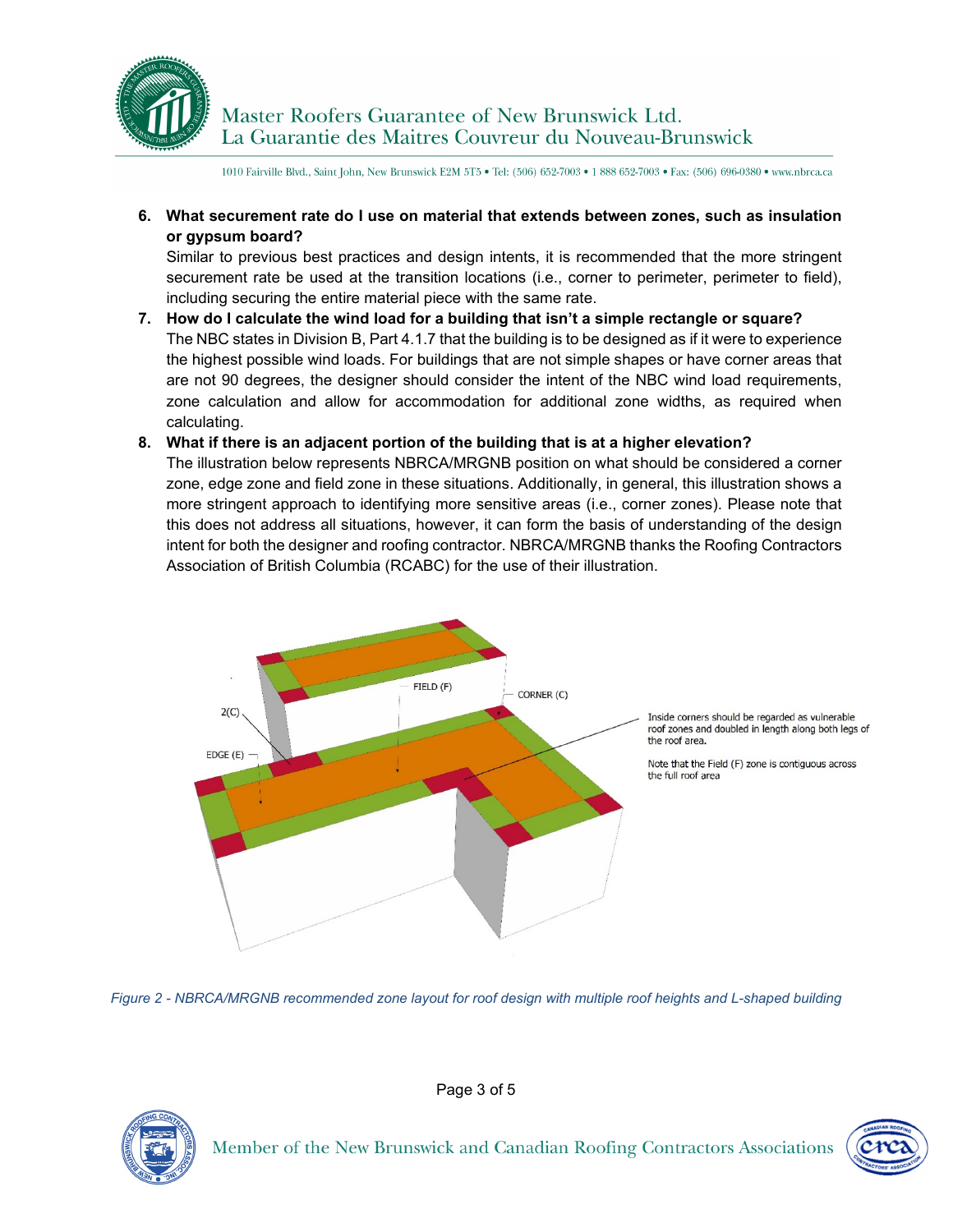

Master Roofers Guarantee of New Brunswick Ltd. La Guarantie des Maitres Couvreur du Nouveau-Brunswick

1010 Fairville Blvd., Saint John, New Brunswick E2M 5T5 . Tel: (506) 652-7003 . 1 888 652-7003 . Fax: (506) 696-0380 . www.nbrca.ca

**9. A section of the roof is being replaced, do I need to conform to the National Building Code and have a CSA A123.21 tested roof assembly?**

It depends on the situation. Let us consider the various types and extents of work.

Maintenance: Membrane repairs, flashing/curb repairs, etc. should be considered maintenance work. This means that the tested assembly requirement of the NBC does not need to apply. Good roofing practices and industry standards are encouraged to be considered in the design and installation.

Repairs: Repairs involve work where multiple components of the roofing assembly, affecting the wind uplift ability are removed. These types of replacements should, at the very least, consider the NBC requirements. The NBC requirements could be dependant on the size and location or sensitivity on the roof (i.e., a corner zone).

Replacement: Roof section replacement would be a large-scale replacement of roof assembly components, such as a removal of an entire roof area (e.g., roof edges to edges, or roof divider to divider). The wind load calculation is completed for the entire roof of the building, not just the roof area being replaced, and the wind loads are applied appropriately to the roof area replaced.

Best roofing design practices, MRGNB details and the intent of the NBC should be utilized for all situations, including adding a membrane cut-off to isolate the existing roof system materials and the new roof materials as per the MRGNB Technical Bulletin – 2021-02: MRGNB Detail Requirement for Sleeper/Curb Installation or Removal in existing Modified Bitumen Membrane Systems.

**10. An original roof assembly needs to be replaced and the owner wants to use the same system as before; however, I don't know if there is a tested assembly to match my wind loads with these components. Where can I get this information?**

Manufacturer's have tested roof assemblies for review by designers, contractors and observers most are available on their websites. If not available on a manufacturer's website, reach out to them and discuss. Alternatively, you can contact the NBRCA/MRGNB Technical Manager to discuss the project. NBRCA is here to help the contractors and the roofing industry as a whole. Project discussions are always welcomed.

**11. Can existing components, such as existing gypsum board and/or vapour retarder be retained with the new system?**

As the CSA A123.21 is written, it does not cover existing components to remain as the tested assembly does not have a provision for these existing materials.

In other associations across Canada, removal to the roof deck is widely considered common practice. Where existing materials are required to remain, it is imperative that the existing materials are confirmed as secured to meet the wind load resistance requirements or that new materials are mechanically fastened (i.e., a new thermal barrier) to ensure the existing materials do not compromise the new roof assembly installation. Additionally, the designer should consider the



Page 4 of 5